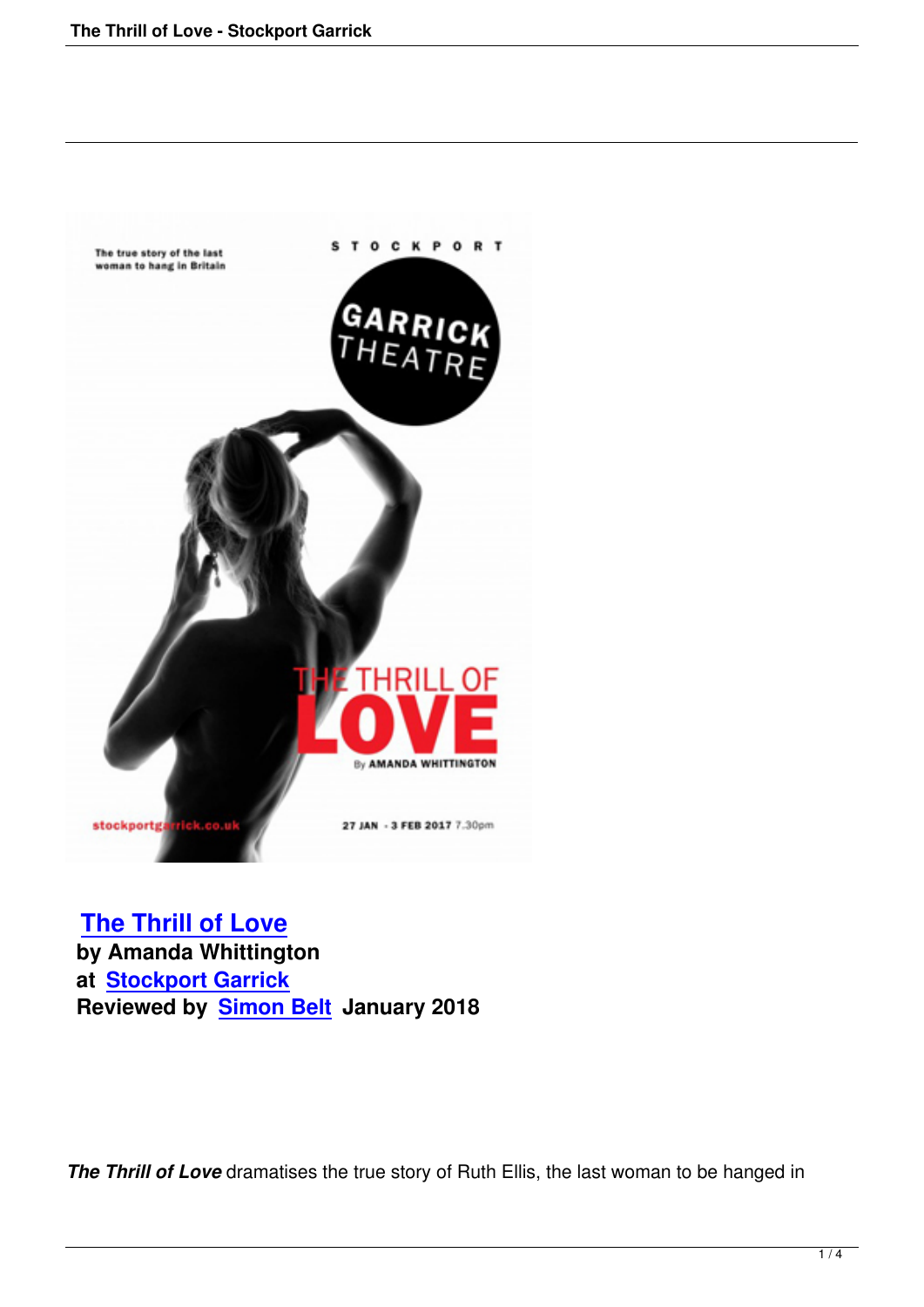Britain, following her shooting of lover David Blakely on Sunday 10 April 1955. It uses the character of a Detective Inspector Jack Gale ( **Chris Rogerson**) to tease out Ruth's story, by sympathetically and warmly unpicking her confession.

We are introduced to the theme of the play by Ruth (**Rachael Stronge**) stating 'I am guilty. I am rather confused'. We are subsequently invited to speculate on the troubled state of mind behind the actions of this self-confessed violent murderer. Facts of Ruth's circumstances are less spelt out than implied which is a little frustrating but teases a desire to search out more, compelling to a degree a sustained focus on D.I. Gales' revealling of circumstances.

Does the play deliver on revealling the truth behind this notorious case? It does and it doesn't in my view. The stage set was delightfully stripped to the bare essentials, and all the better for it. The story was well balanced, being told through the voices of Ruth and her three work colleagues, using the role of the Detective to tease things out. Chosing the Detective as the character to tease things out though, I think, compromised the scope to tell a fuller and more rounded story actually. This rather whitewashes the role of the police, historically and certainly at the time of Ruth Ellis, in dealing with domestic abuse cases - ironic at best given the focus of this play.

As Amanda Whittington said when writing the play "I think in a well-known case like this you need to read between the lines and search for new truths within. I wanted to go beyond historical record, and look at Ruth's life in the light of what we now know of her – and of the consequences of sexual abuse, exploitation and domestic violence on women. The sense of detachment showed after her arrest was more likely to be post-traumatic stress than the 'equanimity' her doctor recorded."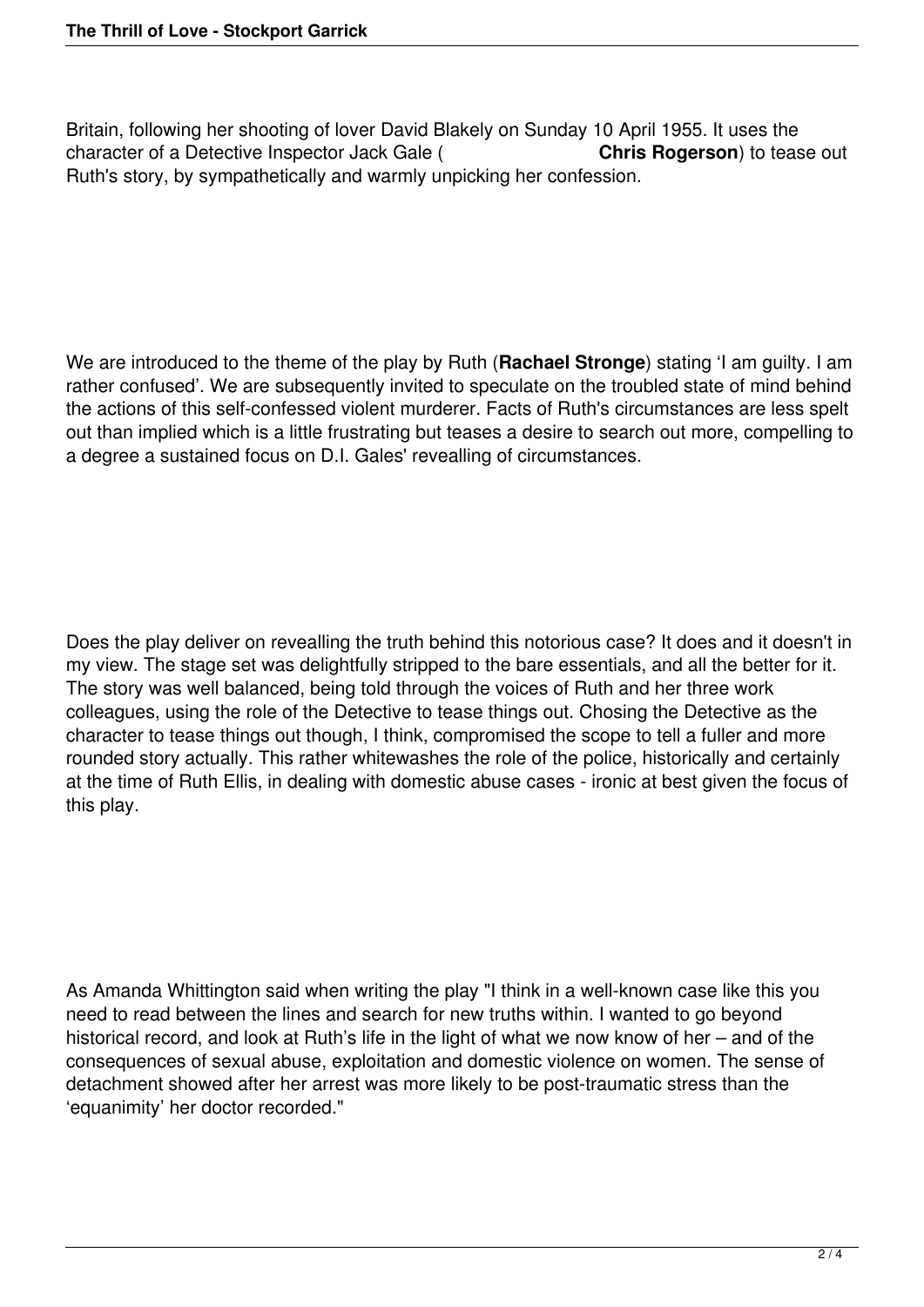There's a tension between the title of the play '*The Thrill of Love*', and the desire to look at Ruth's life through the politically scripted lenses of domestic abuse. The balance is skewed away from the thrill of Ruth being in love with a dashing racing driver from rich background, and even the disappointment from having her acheivement of being manageress of the Little Club in Knightsbridge taken away from her by her having to subsidise David Blakely from the profits of the club. Facts are revealed, and others left out, by the Detective in a peverse reversal of the way the police and judiciary used to approach domestic abuse cases, ina way that weaponises the domestic violence narrative through rose tinted spectacles. As Amanda Whittington says "I began to reimagine the facts of the case through their eyes and experiences, and in doing so, a new story came to life." There was too little thrill or love in the script for me.

Given the contrainsts of the play, structurally it is great fun and works very well to tell this contemporary story through Ruth Ellis's ultimately tragic life. The sparring between Ruth's friend Sylvia Shaw (**Sarah Field**), who helped develop her from hostess to manager of her own club, new hostess Valerie Mewes (**Samantha Wilde**) and hired help Doris **Samantha Wilde**) and hired help Doris Judd ( **Emily Field**) was a treat. Even with the limitations of having the Detective draw out the story, this allowed a

warm and empathetic story to come out very well. There seemed to be a few first night nerves, but once relaxed into their flow, these three female characters helped draw out the purpose and courage of Ruth who was played superbly by

## **Rachel Stronge**

. Despite the gravity of the story, I think Ruth could have allowed herself to smile a little more she was supposed to be in love after all.

The interchanges between the female characters expressed a touching and warm practicality born out of self-reliance that was unusual delightfully delivered. The attention to detail in the production meant that the story was very believable and endearing. The pre-amble in the programme was also very informative and useful in its extra detail.